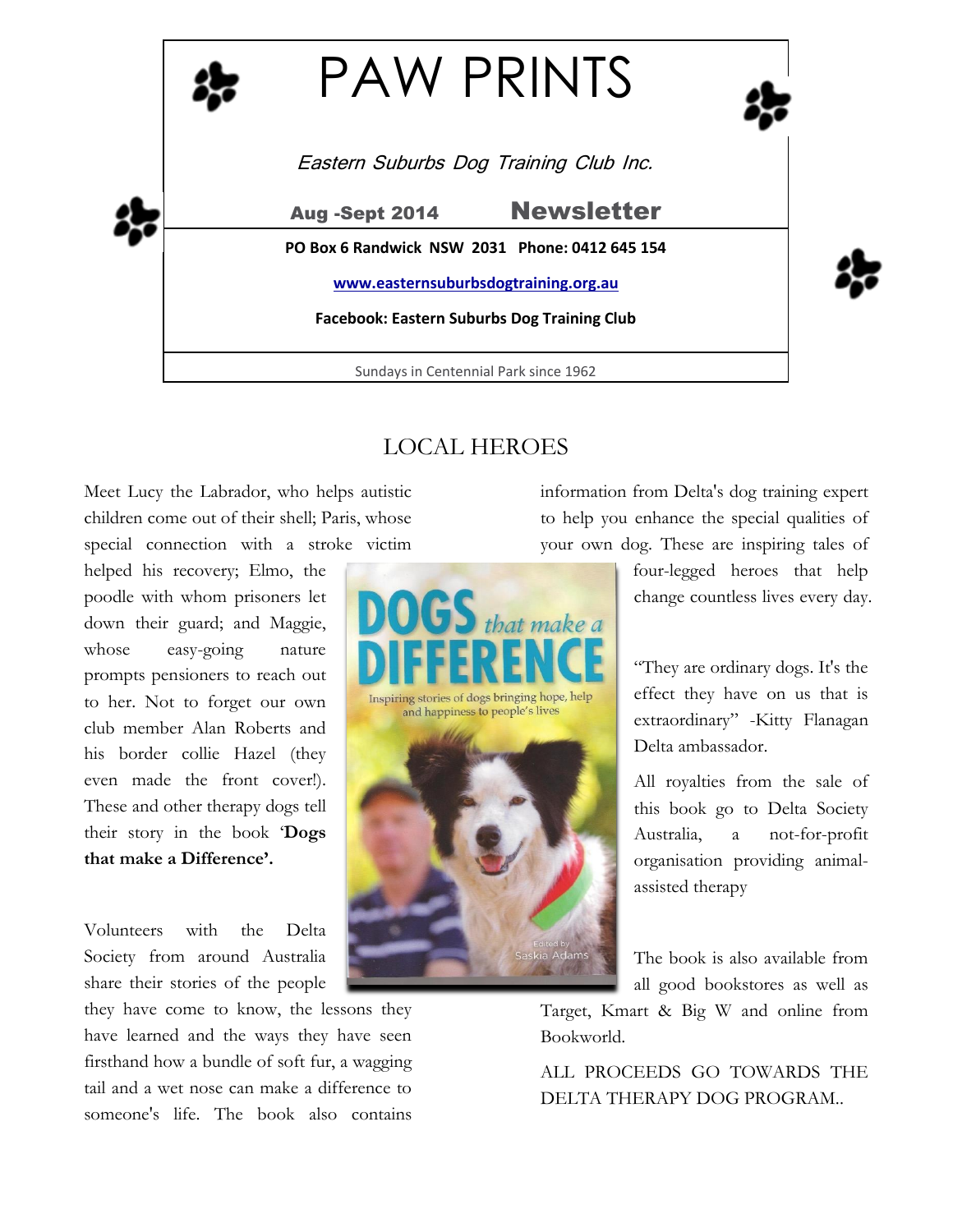# MOCK TRIAL

On the 1<sup>st</sup> of June, an obedience mock trial was held on the ESDTC training grounds. Twelve dogs and their handlers participated at CCD (Community Companion Dog) level. Judge Judith Walder kindly gave up some of her Sunday morning to provide information about obedience trials, training tips and feedback about everyone's performance. CCD is the entry level in obedience competitions. The exercises are:

- Heeling in all paces with sits, downs and stands -on lead
- Stand for examination on lead
- Recall
- 1 minute sit stay & 2 minute down stay

Everyone had a great time and the dogs enjoyed some doggy biscuits at the end. Feedback has been very positive and we hope to run another mock trial soon. We would like to thank Judith again for her valuable comments and words of encouragement for new trialists.



President of the ESDTC Jeff McMahon thanks Judge Judith Walder



Practising the sit/stay?…. Steven & Maggie took part in the Mock Obedience trial despite the fact that Maggie had recently been in surgery to remove a fish hook that she had swallowed.

## CONGRATULATIONS

The club congratulates Heather Martyn in her attainment of UD standard as a judge. This adds to her CCD, Novice, Open and Rally O judging credentials. If you need to know about obedience trialing speak to Heather!

**Promotions-** Passing their exams to progress to a higher level were: <u>from Class 1 to 2</u>: Andrew Gaskell and Bouncer, Harry Goldsmith and Noomi, Richard Ptacnik and Bruno, Miriam Krotin and Lily, Patricia Fitzgerald and Benny, Robert Fairhead and Jet. From class 2 to 3: Martin Gill and Pi, James Leeper and Zali, Rebecca Stephens and Icky and Alan Roberts and Gema.

**Congratulations to all those who have completed the Responsible Dog Ownership Course which has successfully graduated a number of people since its introduction earlier this year. Thanks to Robert Fairhead for driving this project and the trainers who have implemented it.**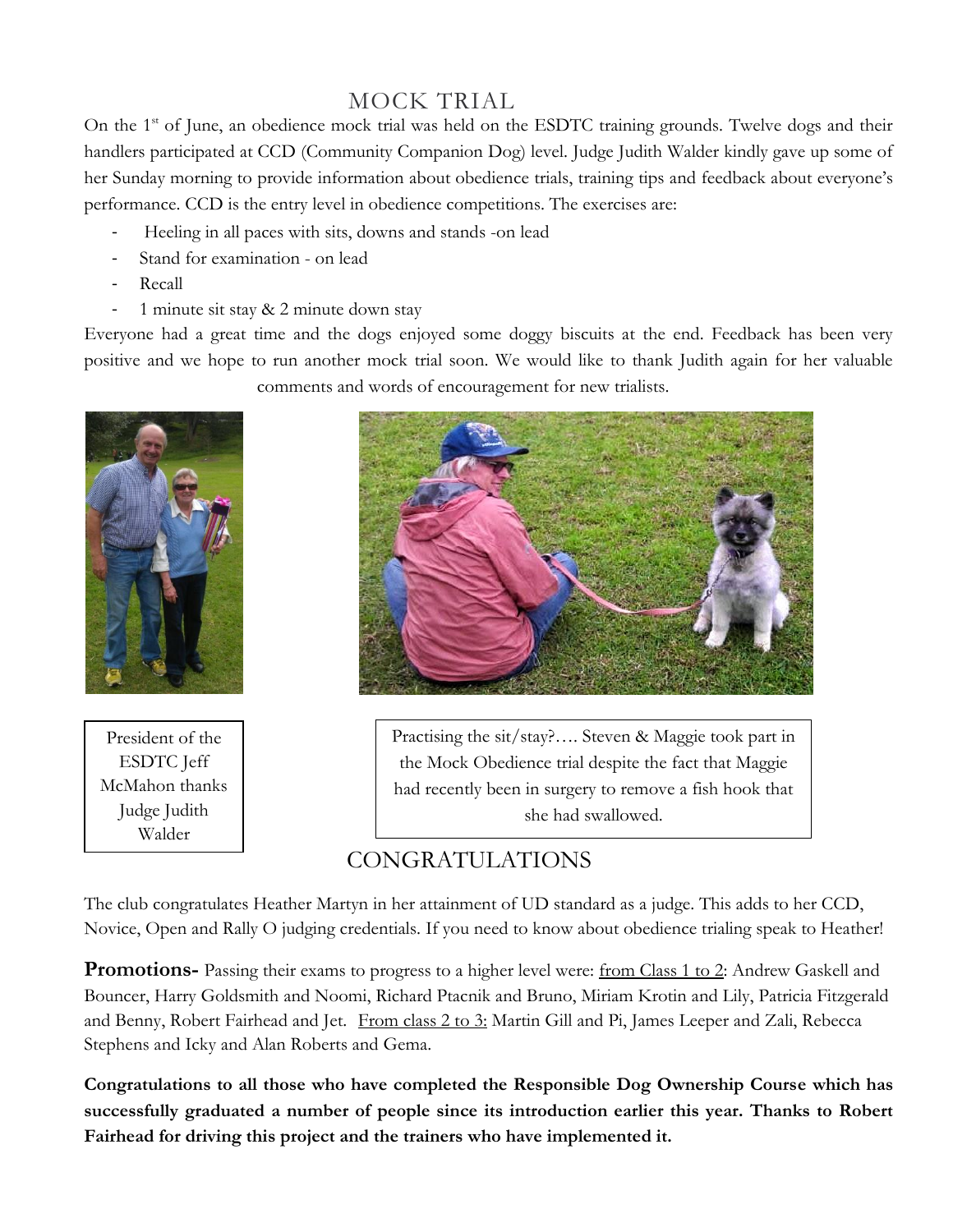| <b>Eastern Suburbs Dog Training Club Inc.</b>    |             |                                      |              |
|--------------------------------------------------|-------------|--------------------------------------|--------------|
| <b>Treasurers Report</b>                         |             |                                      |              |
| Income (March to June 2014)                      |             | <b>Expenses (March to June 2014)</b> |              |
| <b>Coffee Stall</b>                              | \$47.60     | <b>Trial Stationery</b>              | \$72.70      |
| Replace Badge                                    | \$18.00     | <b>Judges Fees &amp; Expenses</b>    | \$28.00      |
| <b>Ground Fees</b>                               | \$3,176.00  | Affiliation                          | \$358.50     |
| <b>Joiners</b>                                   | \$4,611.00  | Equipment                            | \$20.65      |
| Renewals                                         | \$981.00    | <b>Equipment - Stock</b>             | \$1,558.84   |
| <b>Equipment Sales</b>                           | \$933.00    | <b>Computer Expenses</b>             | \$406.78     |
|                                                  |             | <b>Newsletter</b>                    | \$1,638.04   |
| <b>Total</b>                                     | \$9,766.60  | Donation                             | \$400.00     |
|                                                  |             | <b>Catering Expenses</b>             | \$262.00     |
|                                                  |             | <b>Trailer Rego</b>                  | \$253.75     |
|                                                  |             | <b>Trophies</b>                      | \$642.40     |
|                                                  |             | <b>Bank Charges</b>                  | \$12.80      |
|                                                  |             | Other expenses                       | \$1,113.55   |
|                                                  |             | Postage & Stationery                 | \$257.20     |
| <b>Interest Received</b>                         | \$1,213.36  | <b>Garage Rent</b>                   | \$240.00     |
|                                                  |             | Telephone                            | \$235.95     |
|                                                  |             | <b>Coffee Stall</b>                  | \$100.75     |
|                                                  |             | Fun Day Prizes                       | \$117.70     |
|                                                  |             | <b>Club Clothing</b>                 | \$1,022.13   |
|                                                  |             |                                      |              |
| <b>Total Income</b>                              | \$10,979.96 | <b>Total Expenses</b>                | \$8,741.74   |
|                                                  |             |                                      |              |
| Balance on CBA Bank Statement ending 1 July 2014 |             |                                      | \$11,039.19  |
| <b>Investments: St George Bank Term Deposit</b>  |             |                                      | \$109,761.79 |

### **Interclub Trial**

The Club recently participated in the Interclub Trial with two teams: blue and red. Our best individual performance was from Patricia Cooper and Skye who was placed third in CCD on 96 points. In Novice Heather Martyn came in 6<sup>th</sup> and David Givney in  $12<sup>th</sup>$  overall. The Open category saw Tony Roussos and Jan Evans come in at 18<sup>th</sup>

and 19th respectively. Also in another Open ring Anna Steel achieved 10<sup>th</sup> position. In UD Chris Hely was placed 12<sup>th</sup> and Anna Steel with Kofi double dipped with a presence in UD coming in at 7<sup>th</sup>. In the overall team competition Blue and Red team managed to tie for 24<sup>th</sup> position both being on 58 points. The club thanks all team members for competing on behalf of ESDTC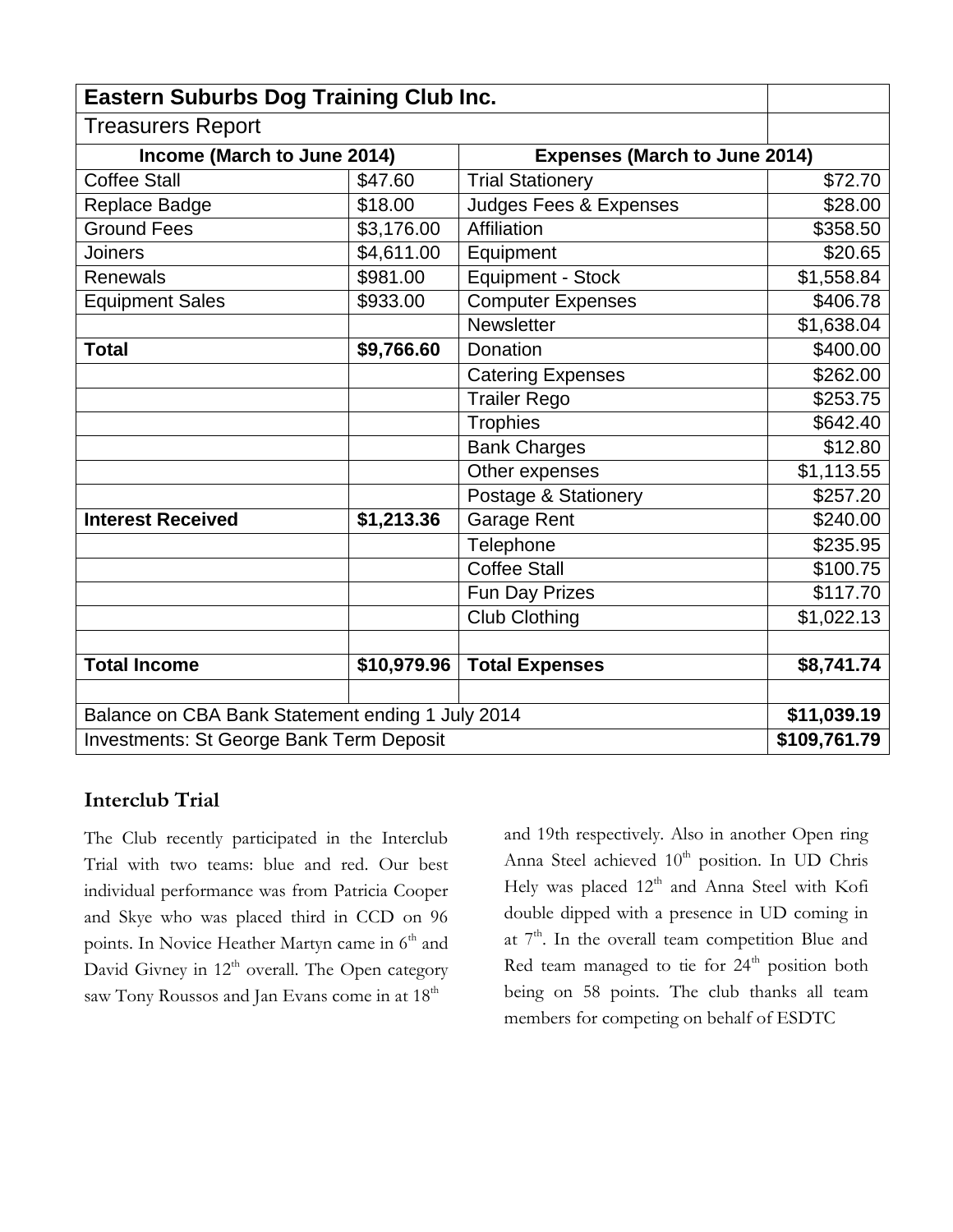#### **Too Wet to Train?**

If we wake up to rain on Sunday the Club has a 2 stage cancellation process for wet weather. The first is to cancel joiner registration – we can't put out the registration desks in the rain. The 2nd, if the weather's too wild, is to cancel training classes. However, if it's not too wet and wild, the Club may run combined classes, depending on Instructor avail-ability. Normal ground fees are due for these classes.

In exceptional weather circumstances the decision to cancel training may be made on Saturday night before Sunday training. This will be recorded as a message on the club phone as soon as the decision is made. Members can call the Club for a status update on **0412 645 154**. Please note: we cannot respond to voice messages or text messages.

Keep an eye on our Facebook page for any late breaking training news at 'Eastern Suburbs Dog Training Club'



**Save Your Stamps**

**We collect used stamps as a fundraiser for Guide Dogs who look after the training of guide dogs so that they can serve people without sight, or who are vision impaired. Please deposit your old stamps in the container to be found at the main desk on any Sunday. Over the last six months we have contributed \$1,270 to the guide dogs.**

**The Annual Club Obedience Trial** is scheduled for Saturday October 4 out at the Dogs NSW Complex at Orchard Hills. Members of Dogs NSW are invited to enter the trial but we also need helpers on the day. Please see Heather Martyn if you are able to assist.

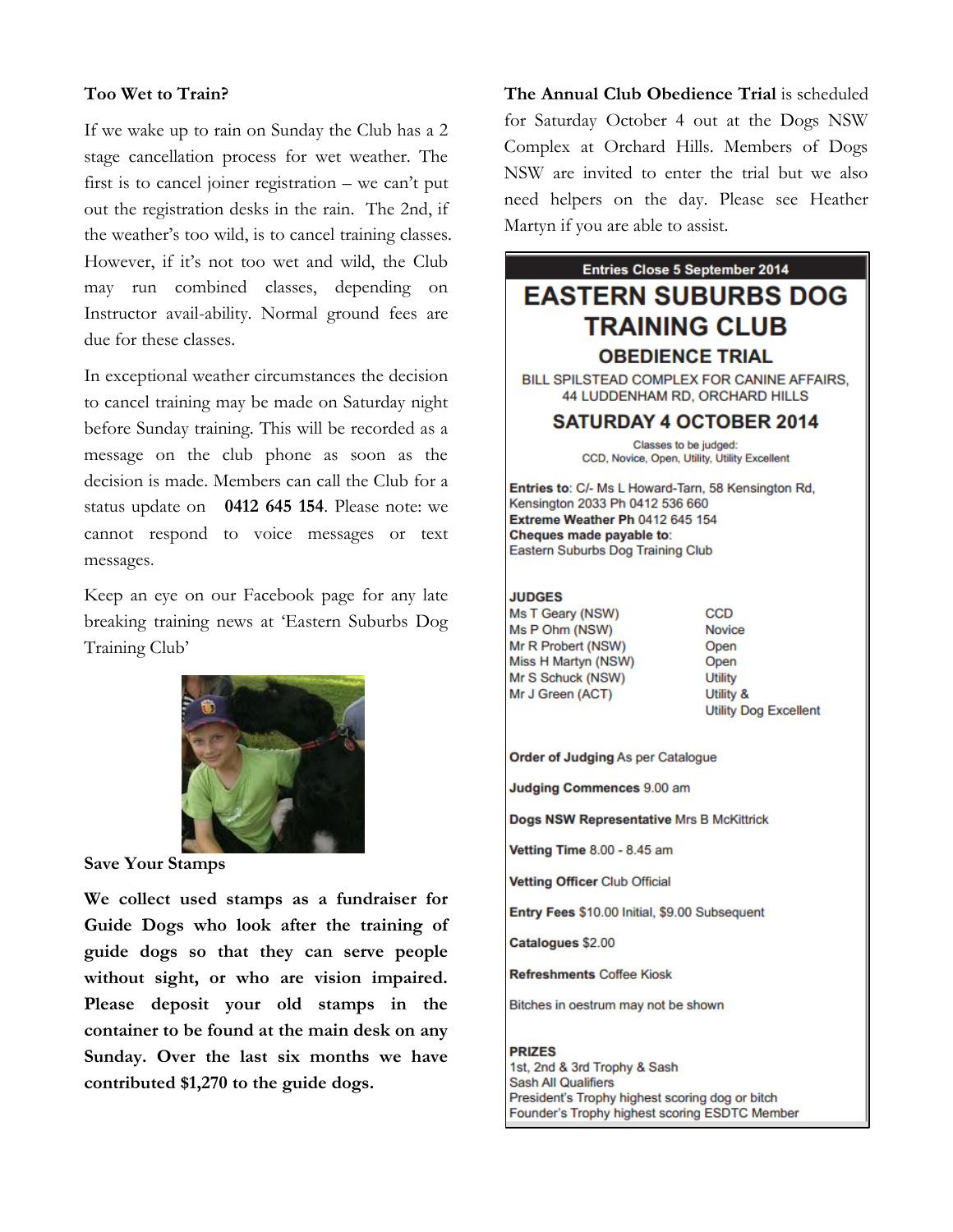#### **Welcome to new members and their Dogs!**

Aarati Rana-Foley Ada Pompei Ahmad Elzbaidieh Alexis Nagy Alice Harding Alice Wong Amanda Cook Amber Johnston Amelia Berner Amy van Cuylenburg Andrea Bohorquez Andrew Ugarte Andrew Wild Andrey Dinov Andy Wilkinson Anika Blasina Annabel Savill Annie Gallois Anthony Hattersley Bernadette O'Regan Bernice Miles Blanca Nagy Brendan Twiddy Calie Stone Carla Lynch Carmine Di Campli Catherine Garside Chai Sen Charles Kingsford Chris Seton Chris Wright Christopher Zinn Cindy Lazarus Corinna Hader-Baldwin Damian Harrington David Baxter David Rickabaugh Dewi Widjojo Didier Flemati Dimitri Argeres

Don Gandy Douglas Freeland Eddie Coballi Eleni Dimos Elizabeth O'Carroll Ella Harrison Ellen Graham Erica Drew Erin MacFadzean Farhad Maleklou Francisco Montt Gavin O'Regan Georgia Davis Ginni Seton Grant Smith Greg Newitt Hamish Clark Hamish Dawson Hannah Rontidis Hayley Chapman Honore Clark Imola Novak Ivan Brown Jaiden Fairhead Jaime Spragg James Ledgerwood James Leeper Jeanette Stockdale Jen Harrigan Jennifer Wilson John Donley John Molloy Joshua Reader Juan Carbonell Junko Harrington Kanella Dimos Karen Kececi Karen van Cuylenburg Karina Knight Kelly Tristian

Kimberley Laurence Krista Meudell Kym Reid Lauren Mitchell Leesa Di Campli Leslie Rechnitzer Lillian Hardiman Lily Allen Lisa Bradfield Lisa Meagher Lucia Cajias-Martinez Lynne Whetton Malia Storey Mardi Salvestrin Maria Fenn Mark Hardie Mark Ryan Mary Wild Mary-Louise Allen Matt Baldwin Matt Chapman Matthew Knight Maura Penn Maureen Eddison Megan Baxter Merav Ross Michelle Sebastian-Pillai Moises Lopez Monique Smith Natalie van Hese Natascha Soady Niamh Penn Nicholas Boogert Nicholas McLachlan Nick Garside Nicky Cadry Nicolas Blanco Nicole Martin Nore Hoogstad Oliver Storey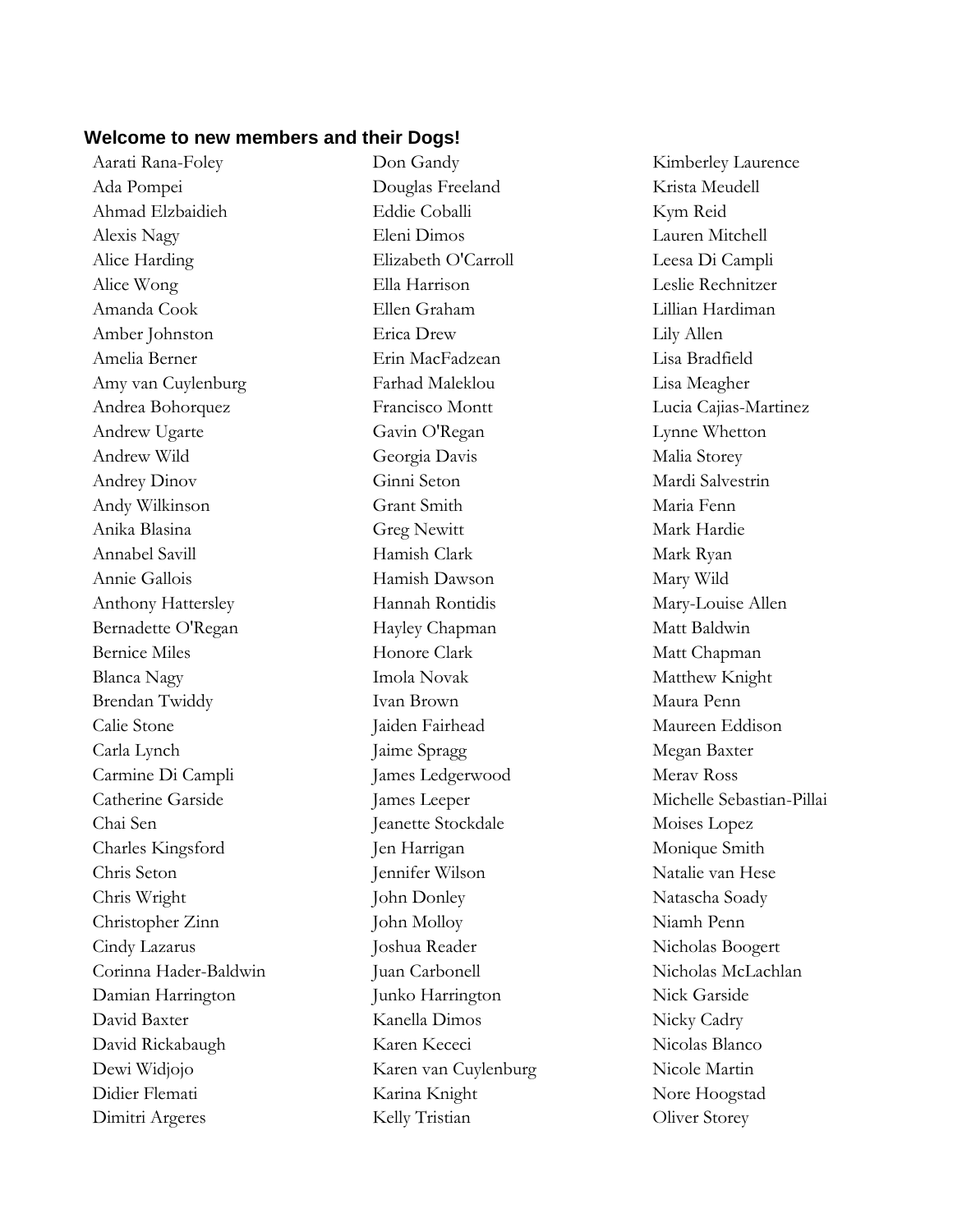Pascale Flemati Pat Ploysarak Patrice Harrison Patrick Mulligan Paul Atkinson Paul Hardiman Paul Mitchell Paula Ploysarak Peter Blasina Peter Chadwick Phillip Haddad Rachel Rae Rachel Sherwood Ralph Del Vecchio Raquel Alves Raymond Ari Rebecca Thomas Renuka Mason Richard Rimell Rimma Veksler Rita Sherwood Rob Todd

Roland Gallois Ronnie Loveridge Rose O'Grady Rosie Kingsford Rowan Ozols Roy Foley Russell Stone Sally Butler Sally Davis Samantha Ross Sandra Lockhart Sara Aaron Saskia Cheney Scott Bonham Shaiza Quayum Shannon Brodie Sharlene Lane Simon Brodie Simon Eddison Simon Hayman Simon Randell Simone Cox

Sofie Berson Sophie Hicks Lloyd Stefanie Kenyon Stefanus Ari Stephen Roser Sue Purbrick Susan Stokes Suzie Curran Tara Twiddy Terry Toaldo Tess Donley Thea Loveridge Tim Schweiger Timothy McLachlan Tom Escott Tracy Loveridge Virginia Binns Wayne Harrigan William Maynard Zaynab Elzbaidieh Zoe Spencer

#### **Remember supervision of your dog is a legal requirement:**

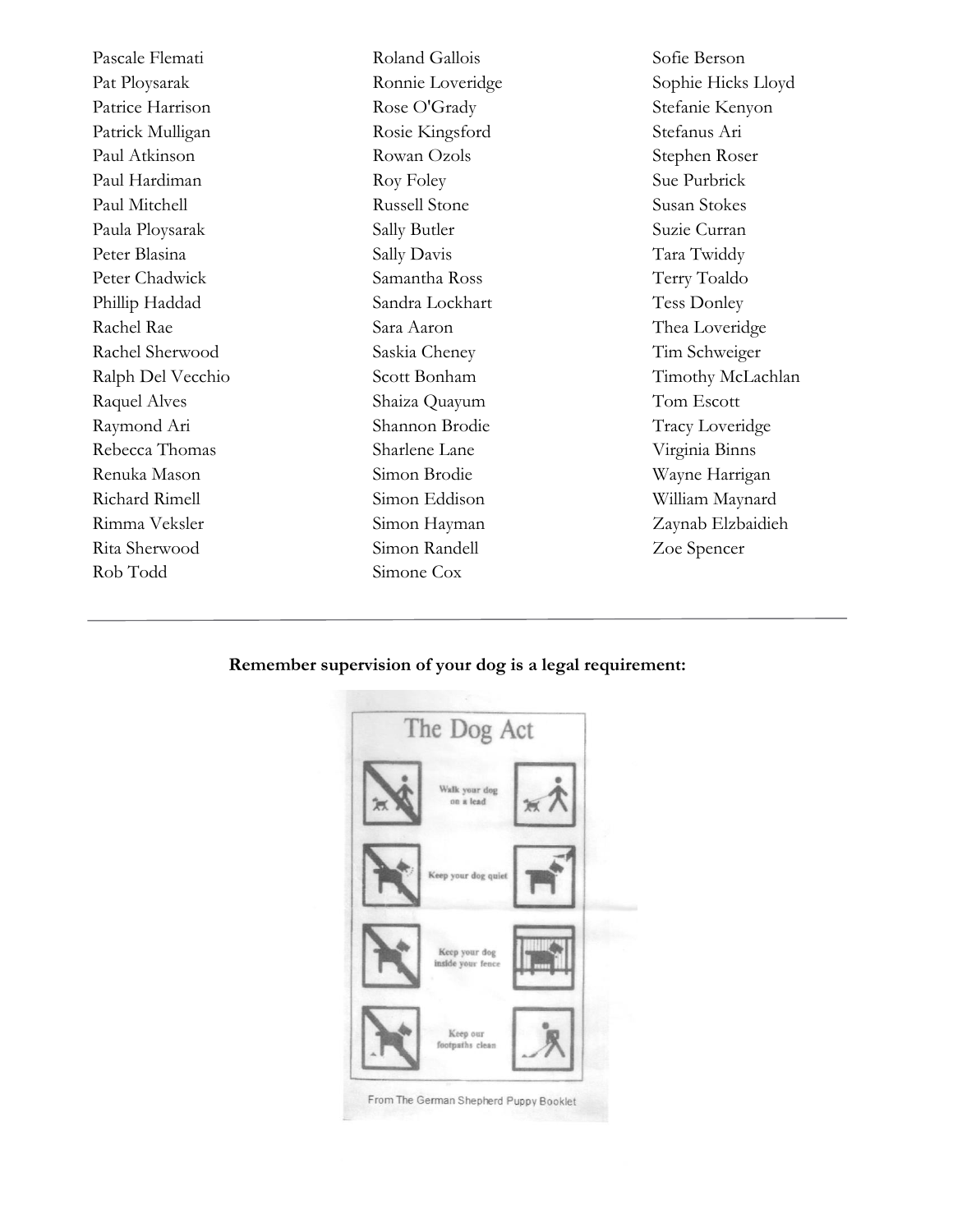### **NOTICE OF MEETING**

Members are invited to put forward nominations for Committee which will be presented for acceptance at the forthcoming AGM.

# NOTICE IS HEREBY GIVEN OF THE ANNUAL GENERAL MEETING OF THE CLUB TO BE HELD ON **SUNDAY September 7 2014 ON THE TRAINING GROUNDS IN CENTENNIAL PARK, COMMENCING AT 9.50AM.**

### **AGENDA**

- 1. To note apologies for non-attendance
- 2. To confirm Minutes of the previous General Meeting (as posted on the Club notice board)
- 3. To discuss business arising from these Minutes
- 4. To receive reports from the Committee
- 5. To consider and deal with Motions of which due notice has been given
- 6. To receive Notices of Motion
- 7. To consider and deal with Motions of which notice has not been given
- 8. To hear and answer through the Chair questions from Members
- 9. To deal with such other business as the Chair or Members may allow

## NOTICES OF MOTION

Notice of Motions will be posted on the Club notice board on the grounds 2 weeks prior to the meeting. If, for any reason, a quorum not be present, this meeting will be held on Sunday 14 September 2014.

**The Committee** are volunteers who oversee the running and direction of the Club on behalf of its Members. With the assistance of our invaluable Helpers, Committee Members are on the grounds most Sundays from 7:30 to 11:30am to set up and pack away for training, process registrations and renewals, work on the equipment table and Inspection Line, and even serve the tea and coffee! And some of the current Committee are also Instructors.

Outside of Sundays, the Committee, and Office Bearers in particular, record memberships and renewals, deal with correspondence, do the banking and accounts and any number of other chores that need to be done to keep the Club functioning. If you feel you could help in any capacity please make yourself know to a committee member: President Jeff McMahon, Vice President Martin O'Loughlin, Secretary Kate MacKay, Treasurer Arianne Van De Meer, Trial Secretary Julie Brandon , Leonie Kelly, Ilka Kolo and Sherlyn Koo.